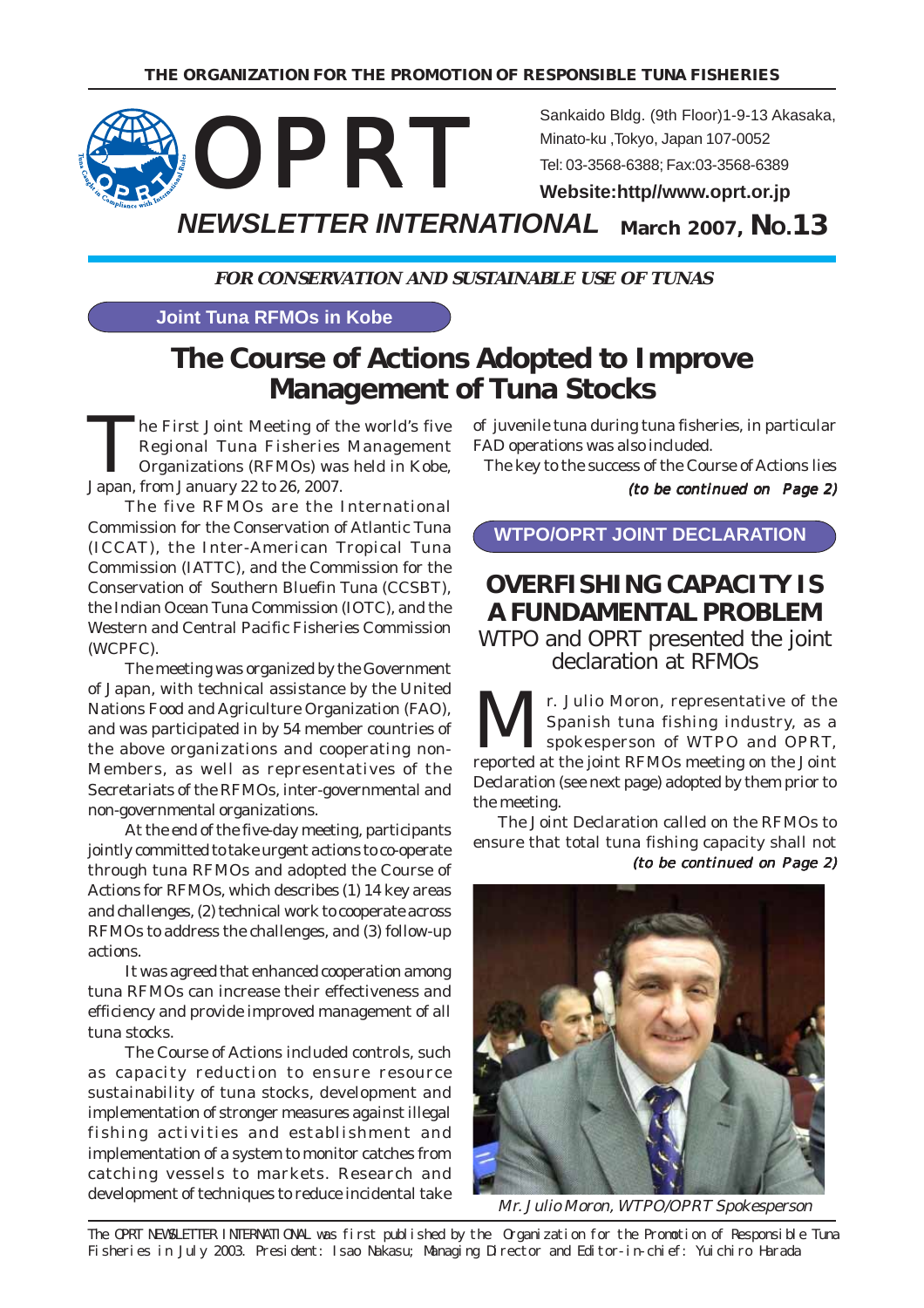#### Tuna RFMOs (continued from top page)

in how effectively the countries can take concerted actions for attainment of the goal.

In addition to the 14 key areas and challenges, four areas of technical work were identified, such as improvement of the trade tracing program including the tagging system, use of a permanent unique identifier for each vessel and the creation of a global list of IUU vessels.

 Participants agreed to hold the next joint meeting around January-February in 2009, after meetings of the chairs of the five RFMOs as well as meetings of the working group to deliberate technical issues.

#### A gist of the Course of Actions Key areas and challenges

1. Improvement and sharing of catch data, stock assessments and research methodologies; 2. Equitable and transparent allocation of catch quota among member States;

3. Controls of fishing capacity, including capacity reduction as appropriate to ensure resource sustainability of tuna stocks.

4. Ensuring management measures based on the best scientific advice and consistent with the precautionary approach and ensuring compliance through establishment of integrated monitoring, control and surveillance measures 5. Implementation of stronger measures to

prevent, deter and eliminate IUU fishing; 6. Implementation of a system to monitor catches from catching vessels to markets

7. Development of techniques to reduce incidental catch of juvenile tunas, in particular FAD operations

8. Provision of capacity building for developing coastal states towards responsible fishery development.

#### Technical work to cooperate across RFMOs

1. Improvement of trade tracing program

2. Creation of harmonized list of tuna and a global list of IUU vessels.

3. Harmonization of transshipment control measures

### Mr. Moron WTPO/OPRT (continued from top page)

increase above the current level on a global basis.

Mr. Moron stated: "WTPO and OPRT represent the majority of the legitimate operators of industrial tuna fisheries in the world and we recognize that overfishing capacity is a fundamental problem that should be urgently addressed. In order to ensure sustainability of tuna stocks, control of tuna fishing capacity should be put on the first priority to be dealt

with by RFMOs for ensuring sound tuna fisheries management."

With regard to the desire of developing coastal states to develop tuna fisheries, he said that "cooperation and dialogue are needed to accommodate to the interest of developing countries to enter into tuna fisheries. Legitimate rights of developing countries are as legitimate as the rights of those countries that have developed tuna fishing technique and invested and risked money in developing their tuna fisheries".

He further noted that "maintenance of tuna stock at a level of sustainable use is the main objective that all parties should pursue at present."

## **WTPO/OPRT JOINT DECLARATION**

The Organization for the Promotion of Responsible Tuna Fisheries (OPRT) and the World Tuna Purse Seine Organization (WTPO) who are committed to responsible tuna fisheries for the sustainability of tuna stocks,

 Concerned about the stock status of the world tuna resources being exploited close to, or over the level capable of producing the maximum sustainable yield, and recognizing that Tuna RFMOs recommended that a reduction in the catches or fishing effort on bigeye and yellowfin tunas should be implemented as soon as possible;

Being aware with grave concern that the Tuna fishing capacity has been growing;

 Acknowledging that the excess fishing capacity makes it more difficult for RFMOs to implement effective conservation and management measures for the fisheries;

 Recognizing that 2006 FAO Workshop on the Management of Fishing Capacity recommended that immediate moratorium on the entry of additional large scale tuna vessels should be implemented;

 Resolved to take a leadership to conserve the tuna resources and its rational utilization; and

 Well resolved to contribute to the optimal and sustainable exploitation and utilization of tuna resources, through the application of effective conservation and management measures, in full cooperation with the tuna RFMOs:

Call on the Joint Tuna Regional Fisheries Management Organizations Meeting to adopt measures necessary to ensure that total tuna fishing capacity shall not increase above current level on a global basis.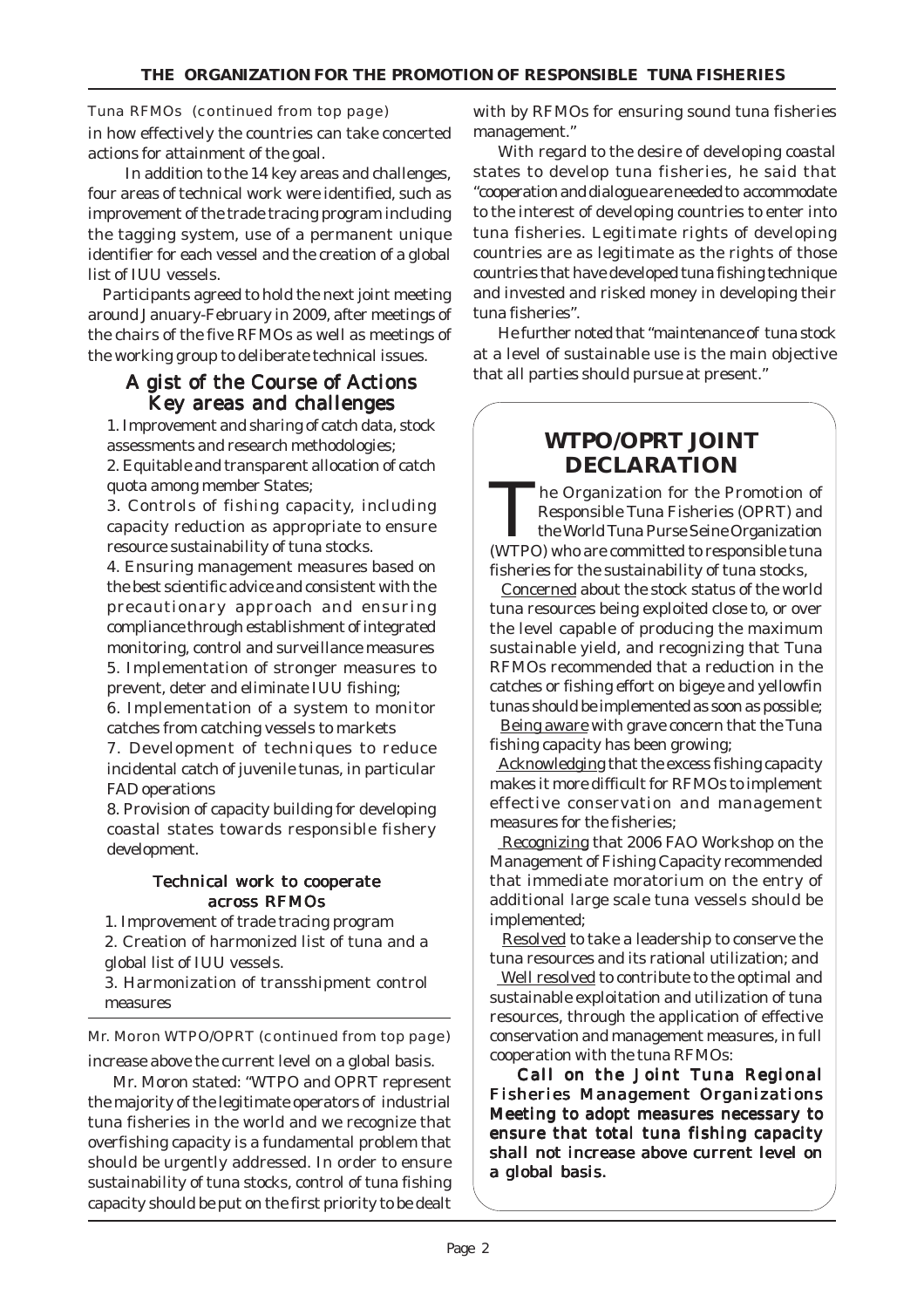(The current number of WTPO members is 9: Ecuador, France, Japan, Korea, the Philippines, Spain, Taiwan, Panama, and the Federated States of Micronesia. Over 60 % of large scale purse seiners in the world are registered in WTPO.)

(The current number of OPRT members is 16, including tuna longline fishers as well as traders, distributors and consumers in Japan. Members, who are fishers, are from Japan, Taiwan, Korea, the Philippines, Indonesia, China and Ecuador. Over 90% of large scale tuna longliners are registered in OPRT.)

#### **Interview**

## **Kobe meeting brought to light three major issues surrounding tuna resource management: Miyahara**

What follows is an English summary of the interview by the Nikkan Suisan Keizai Shimbun with Masanori Miyahara, Director, the Fisheries Agency of Japan, who chaired the joint tuna RFMOs meeting.



#### QUESTION: What was the significance of the Kobe meeting?

**MIYAHARA:** I think the significance was that the international community came to recognize the fact that the tuna resources in the world's oceans are used almost to their maximum limit and there are some issues to be tackled with in order to ensure the sustainability of the resources in the future. In the Course of Actions, the meeting made clear to the world the issues we have to cope with in the years ahead.

#### QUESTION: Tuna resources have so far been managed on an area-to-area basis.

MIYAHARA: Yes, but discussion at each regional management organization has tended to focus on its internal issues. At times, the egotism of member countries prevailed, and we have seen many cases in which the solution of important issues was postponed. But, at the Kobe meeting, the five RFMOs agreed to hold regular joint meetings and to carry out the performance review to assess the efforts of each organization objectively. By doing so, I believe the motivation of each organization will be strengthened. It will certainly provide a good opportunity to improve the tuna resource management.

QUESTION: What were the common issues that emerged after the five organizations held a joint meeting?

MIYAHARA: Three major inherent issues became obvious.

The first issue is how to adjust the interest of traditional fishing nations, like Japan, and, at the same time, to ensure the rights of developing countries to develop their own fisheries, while controlling fishing capacity as a whole. This issue came out in various stages of discussion at the meeting.

The second issue is how to shift the resource management from the previous pattern dependent on flag States into the one oriented toward international management. As corporate activities and investment are moving beyond the national boundaries, there are cases where large-scale tuna fishing is conducted by evading the compliance with obligations. We are beginning to see the limit of the resource management solely dependent on flag States. ICCAT already started management measures such as obligation of observer boarding on carrier boats—a case of management led not by the national governments but by the international organization.

 The third issue pertains to purse-seine and longling fishing. You can put the issue in terms of confrontation between tuna fishing for processing and that for producing sashimi. Lately, the issue has been further complicated as some fish caught by purseseine are used also for sashimi. This confrontational situation between purse-seine fishing (developed mainly in Europe and Latin America) and longlining (which is mainly conducted by countries as Japan and Chinese Taipei which also have purse-seine fishing) presents a very complex and deep-rooted problem.

## **Debate at RFMOs**

## **Japanese delegate stresses the need to control large-scale purse-seine fishing at RFMO meeting**

t the first joint meeting of tuna RFMOs in Kobe, Katsuma Hanafusa, head of the Japanese delegation, stressed that "the most urgent issue to be tackled with in terms of management of tuna resources is uncontrolled increase of large-scale purse-seine fishing."

"When one large-scale purse-seine boat is constructed, it means that catch volume will increase